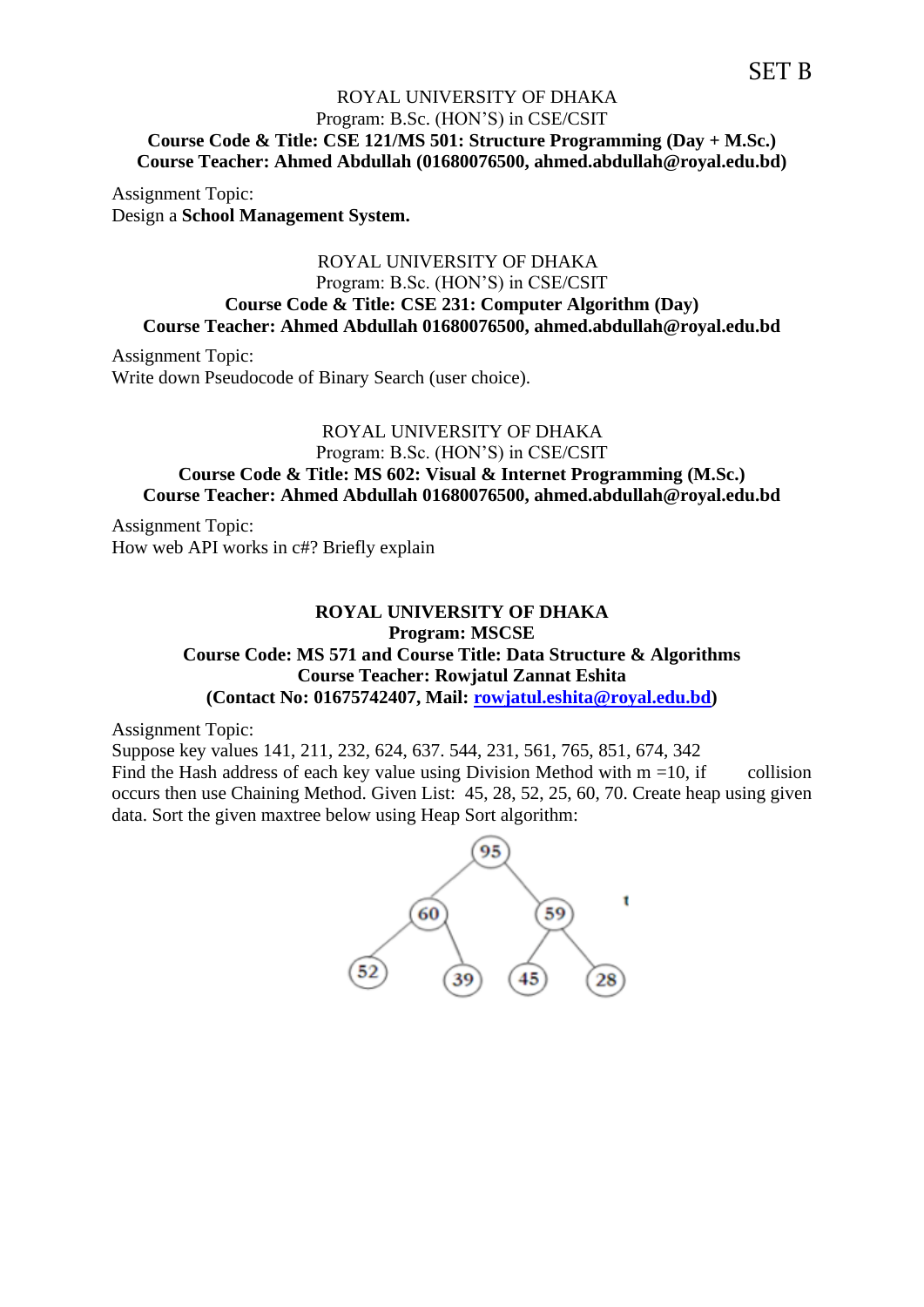#### **ROYAL UNIVERSITY OF DHAKA Program: B.Sc. (HON'S) in CSE/CSIT Course Code: CSE 233 and Course Title: Operating System (DAY & EVENING) Course Teacher: Rowjatul Zannat Eshita (Contact No: 01675742407, Mail: [rowjatul.eshita@royal.edu.bd\)](mailto:rowjatul.eshita@royal.edu.bd)**

Assignment Topic:

What is Segmentation? Give an example. Describe the address translation of paging system. Draw a wait-for graph from the given resource allocation graph :



## R**OYAL UNIVERSITY OF DHAKA Program: B.Sc. (HON'S) in CSE/CSIT Course Code: CSIT 325 Course Title: Management Information System (DAY) Course Teacher: Rowjatul Zannat Eshita (Contact No: 01675742407, Mail: [rowjatul.eshita@royal.edu.bd\)](mailto:rowjatul.eshita@royal.edu.bd)**

Assignment Topic:

Who are entrepreneurs? Distinguish between Successful and Unsuccessful Entrepreneurs. Describe different market phases. How is Internet creating a global marketplace? What roles and tasks does the MIS department perform? How do you control a major development project? Why is control so important?

## **ROYAL UNIVERSITY OF DHAKA Program: B.Sc. (HON'S) in CSE/CSIT Course Code: CSE-337, Couse Name: Pattern Recognition Course Teacher: Md Khirul Islam Badal (01748864767, [khirul.badal@royal.edu.bd\)](mailto:khirul.badal@royal.edu.bd)**

## **Assignment Topic:**

Write down the definition of Transpose Matrix and Identify Matrix. Implement the N Queen problem using CP approach where  $n = 3$ .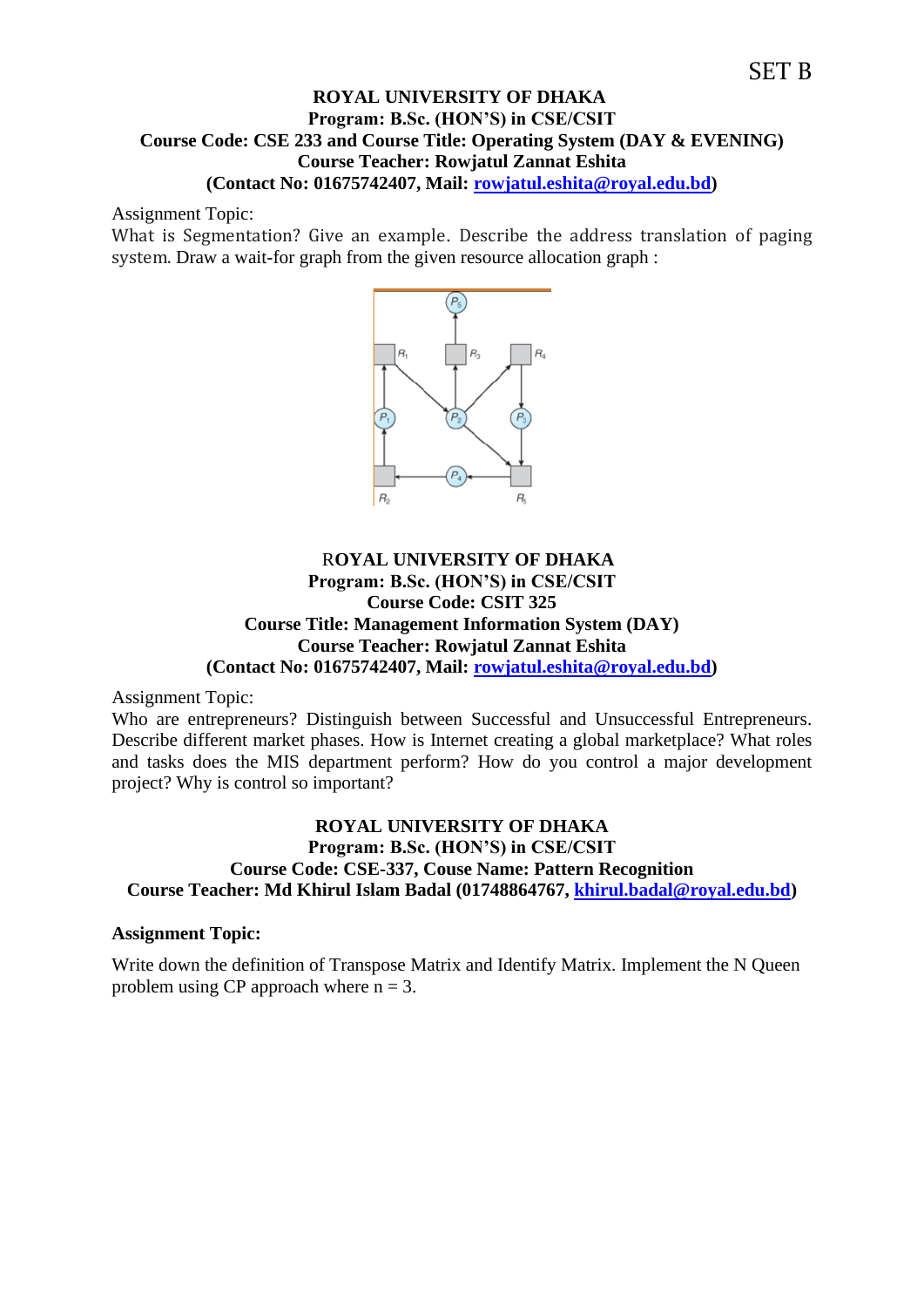# SET B

## **ROYAL UNIVERSITY OF DHAKA Program: B.Sc. (HON'S) in CSE/CSIT/HMT/BBA Course Code: CSE-335, Couse Name: Multimedia System Design Course Teacher: Md Khirul Islam Badal (01748864767, [khirul.badal@royal.edu.bd\)](mailto:khirul.badal@royal.edu.bd)**

#### **Assignment Topic:**

What is Quality of Service (QoS). What is the importance of QoS. How to measure the Quality of Service (QoS).

#### **ROYAL UNIVERSITY OF DHAKA Program: B.Sc. (HON'S) in CSE/CSIT/HMT/BBA Course Code: CSE-223, Couse Name: Theory of Computing Course Teacher: Md Khirul Islam Badal (01748864767, [khirul.badal@royal.edu.bd\)](mailto:khirul.badal@royal.edu.bd)**

#### **Assignment Topic:**

What is Turing Machine? Write down the characteristics of deadlock. Write down the steps to avoid the Deadlock using banker deadlock avoidance algorithm.

## **ROYAL UNIVERSITY OF DHAKA Program: B.Sc. (HON'S) in CSE/CSIT Course Code: CSIT-333, Couse Name: Computer Graphics Course Teacher: Md Khirul Islam Badal (01748864767, [khirul.badal@royal.edu.bd\)](mailto:khirul.badal@royal.edu.bd)**

#### **Assignment Topic:**

What is Transformation. Write down the different types of transformation with an example. Given a line segment with starting point as  $(0, 0)$  and ending point as  $(4, 4)$ . Apply 30-degree rotation anticlockwise direction on the line segment and find out the new coordinates of the line.

## ROYAL UNIVERSITY OF DHAKA Program: B.Sc. (HON'S) in CSE/CSIT **Course Code & Title: CSE 315- Artificial Intelligence (Eve) Course Teacher: Hasan Abdullah (01681523656, hasan.abdullah@royal.edu.bd)**

Assignment Topic:

How can you solve Tower of Hanoi puzzle problem where there are 3 rods and 3 disk? Explain the PRECONDITION, ADD and DELETE of PICKUP $(x,y)$  and PUTDOWN $(X,Y)$ . Solve the block world problem of below figure step by step.



Fig: Blocks-World Planning Problem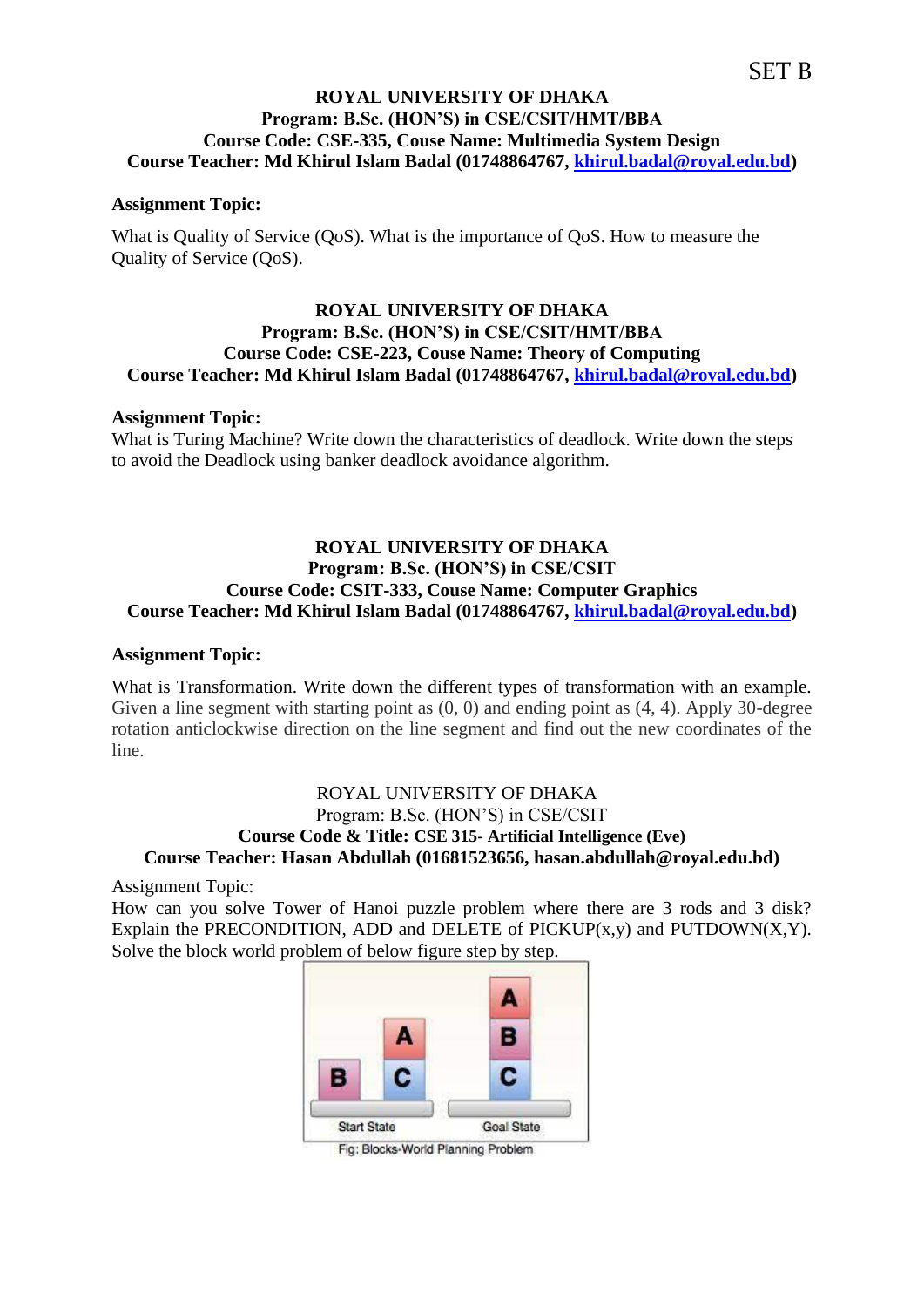# SET B

## ROYAL UNIVERSITY OF DHAKA Program: B.Sc. (HON'S) in CSE/CSIT **Course Code & Title: CSE 321: Computer Peripheral & Interfacing [Eve] Course Teacher: Hasan Abdullah (01681523656, hasan.abdullah@royal.edu.bd)**

Assignment Topic:

Write a short on UPC-A, CODE 128 and ISSN barcode. Calculate the check digit of code: 7 3 5 1 3 5 3 using EAN-8 barcode technique. Classify barcode scanner according to form. How does Bubble jets Printer Work?

## ROYAL UNIVERSITY OF DHAKA Program: B.Sc. (HON'S) in CSE/CSIT **Course Code & Title: CSIT 225: Data Communication (Eve) Course Teacher: Hasan Abdullah (01681523656, hasan.abdullah@royal.edu.bd)**

Assignment Topic:

Briefly explain the classification of interconnected processors by scale. How does POP3 protocol work? Explain the core protocols of transport layer. Define the type of the following destination addresses: (a) 4A:30:10:21:10:1A (b) 47:20:1B:2E:08:EE (c) FF:FF:FF:FF:FF:FF

## ROYAL UNIVERSITY OF DHAKA Program: B.Sc. (HON'S) in CSE/CSIT **Course Code & Title: CSE 329: Compiler Design (Eve) Course Teacher: Hasan Abdullah (01681523656, hasan.abdullah@royal.edu.bd)**

Assignment Topic:

Write down the properties of pushdown automata. Write a short note on i) Top down parsing and ii) Bottom up parsing. Convert the  $\varepsilon$ -NFA (epsilon NFA) to DFA step by step using the below figure.



## ROYAL UNIVERSITY OF DHAKA Program: B.Sc. (HON'S) in CSE/CSIT **Course Code & Title: CSE 327 - Web Development (Eve) Course Teacher: Md. Nur-E-Arefin (01675025549, nur.arefin@royal.edu.bd)** Assignment

## **Assignment Topic:**

Design & develop a university management website by using HTML, CSS and JavaScript. Use all the techniques that are taught in the class. Your website must have multiple pages and registration system by using form. Your website should be dynamic by using JavaScript. Write proper report about your website by taking screen shots and submit in pdf format.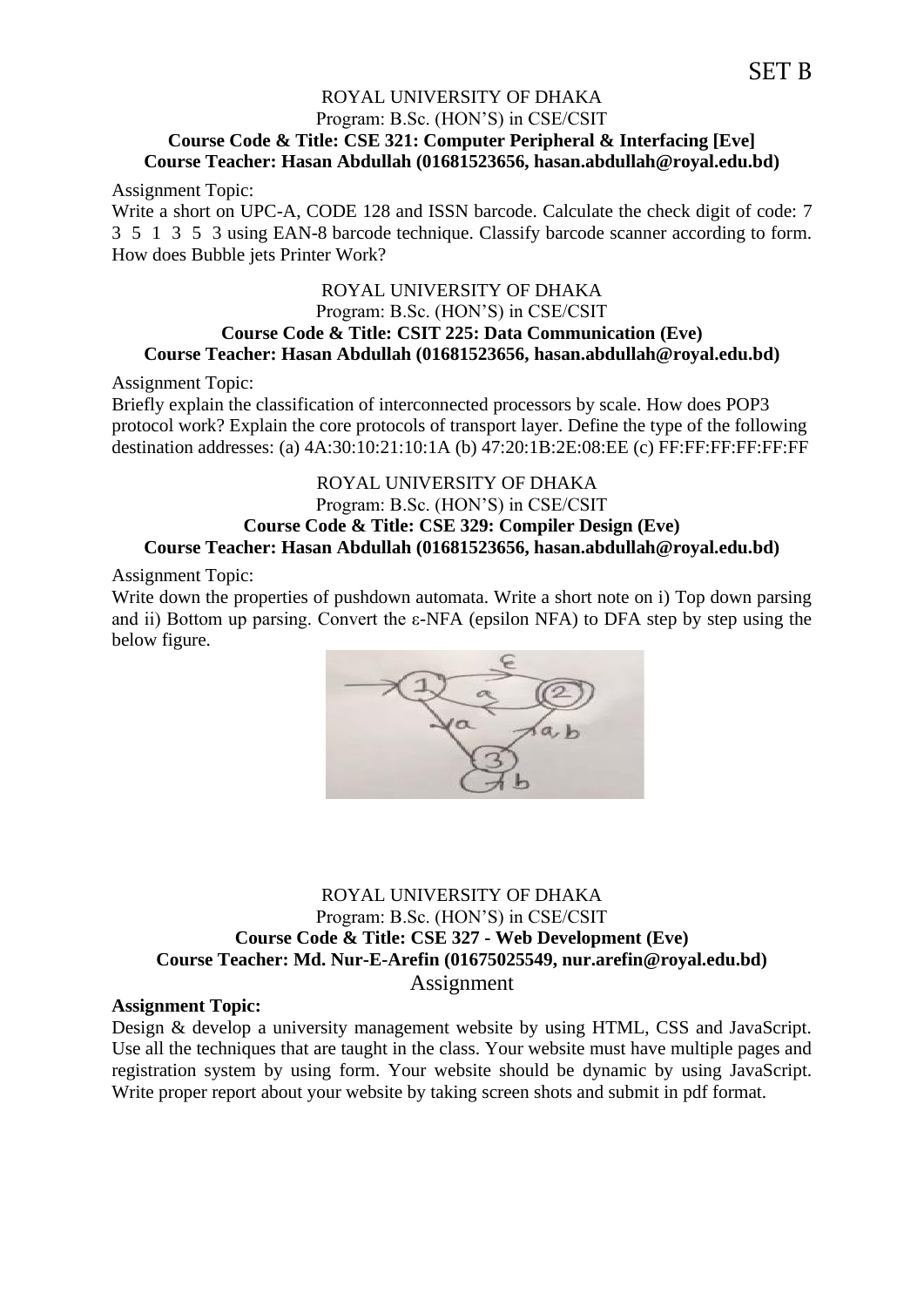## ROYAL UNIVERSITY OF DHAKA Program: B.Sc. (HON'S) in CSE/CSIT **Course Code & Title: CSE 133 - Data Structure & Algorithm (Eve) Course Teacher: Md. Nur-E-Arefin (01675025549, nur.arefin@royal.edu.bd)**

## Assignment

#### **Assignment Topic:**

What is linked list? Explain with diagram: single linked list and doubly linked list. Write down the algorithm of traversing a linked list. Explain binary tree with proper figure. What is graph? Describe directed and undirected graph with diagram.

## ROYAL UNIVERSITY OF DHAKA Program: B.Sc. (HON'S) in CSE/CSIT **Course Code & Title: CSE 311 - Database Management System (Day + Evening) Course Teacher: Md. Nur-E-Arefin (01675025549, nur.arefin@royal.edu.bd)** Assignment

#### **Assignment Topic:**

Explain complex check conditions in SQL. Describe the three forms of outer join with proper example. What is materialized view? How to create and delete views in SQL? Explain integrity constraints on SQL. What is E-R diagram? Draw an E-R diagram of a university by showing cardinality constraints, primary key, weak entity sets and redundant attributes. How to show complex attributes on E-R diagram.

## ROYAL UNIVERSITY OF DHAKA Program: B.Sc. (HON'S) in CSE/CSIT **Course Code & Title:** CSIT-107: Optical Fiber Communication **Course Teacher: Md. Ealius Azam Sha (01676085809, ealius.sha@royal.edu.bd)**

#### Assignment

Assignment Topic:

Explain the signal degradation in optical fiber communication with proper diagrams and suggest what can we do to improve the signal quality.

## ROYAL UNIVERSITY OF DHAKA Program: B.Sc. (HON'S) in CSE/CSIT **Course Code & Title:** EEE-101: Electrical Engineering **Course Teacher: Md. Ealius Azam Sha (01676085809, ealius.sha@royal.edu.bd)**

#### Assignment

Assignment Topic:

What type of circuit in Fig. -A is? State and explain Nodal and Mesh analysis of a circuit with proper example to calculate voltage, current.



 $Fig. - A$